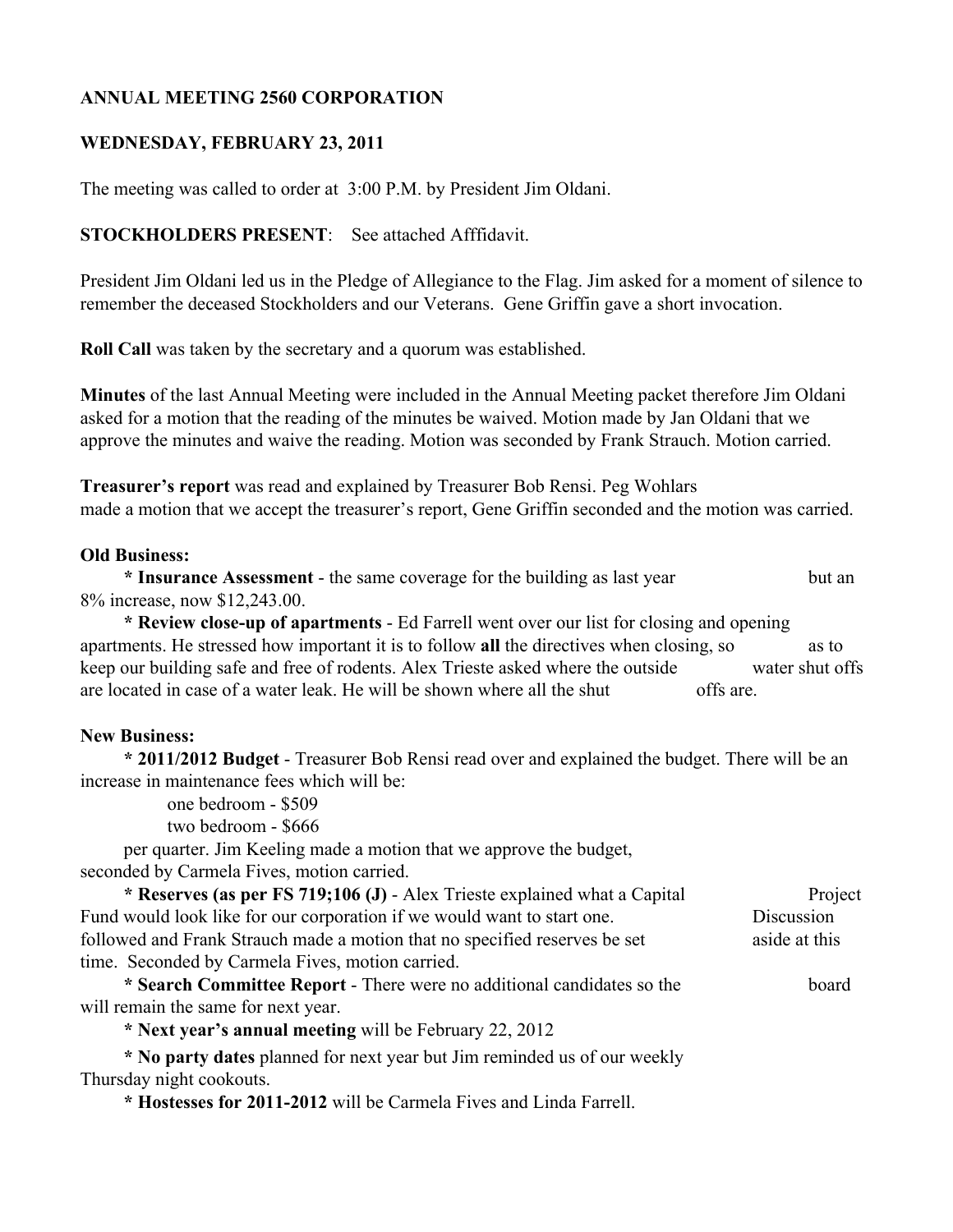**\* Cable TV** - Our cable contract with Comcast will end 1/31/12. We will cancel that contract and each stockholder will be responsible for for his/her own arrangements. A registered letter was sent February 21, 2011, by President Jim Oldani to Comcast regarding our cancellation.

Alex Trieste reported and explained the difficulty we have had with the rate increase for the past years with Comcast, plus the letter being sent to Florida Department of Agriculture and Consumer Services which regulates cable television providers to help with this issue. Alex thanked Wayne Welsh and James Mitchell for their help in this matter. We are trying to save \$1,600 in what we believe are unauthorized rate increases.

**\* The 2560 Corporation House Rules and By-laws** have been recorded.

**\* Monday morning maintenance** - Jim Oldani reviewed the projects for the work crew:

Patch and paint both balconies and if time permits and the numbering and painting of the parking bumpers.

Ann Smolander asked that the ceiling light globe be taken down in front of her door so she could remove the bugs and wash the globe.

Helen Wildermuth asked if an extension could be attached to the front NE hose so it would reach longer to the second floor balcony.

Ann Marshall mentioned the hose, fitting and handle for the car wash area need to be repaired or replaced as it leaks. Bob Rensi will give a note to HGI to make these repairs or replace.

**\* Termites** - Two buildings on the complex will be "tented" for termite removal. Jim Oldani asked that we pay special attention to any signs of termites in our building. Especially with hollow wooden doors or any piles of saw dust.

**\* Plumbing** - Jim Oldani reported that three soil pipes have broken in other buildings and caused thousands of dollars of damage. Our building has had three soil pipes replaced in the past years, but do we want to go ahead and replace the present soil pipes before there is a chance of them breaking? Discussion followed and and it was suggested that if we replace them, the expense of the plumber and carpenter, who would open and close the walls, perhaps could be a shared expense by all stockholders since it is for the good of the building.

Bob Rensi made a motion that we look into prices from a registered or licensed plumber for this soil pipe replacement project, and prices from a carpenter to open and close the walls in the seven apartments. The soil pipes in three apartments have already been replaced in recent years. Alex seconded the motion and the motion was passed.

## **\* HGI Updates:**

**Security locking system** - the clubhouse and restrooms will have an automatic door locking system, opening at 7:00 AM and closing at 8:00 PM. There will be a manual turn off, using a key pad, if there is a need, due to scheduled events in the clubhouse.

**Caverns under property** - when the seawall was being replaced, caverns were found under the property. This can be repaired by filling in seams and putting back fill behind the sea wall.

**Roof repairs** - completed and will be inspected by HGI and the roofing company to make sure the roofs are satisfactory.

**Wifi Committee** - Casey Kuta met with C.A. World WIFI and gave